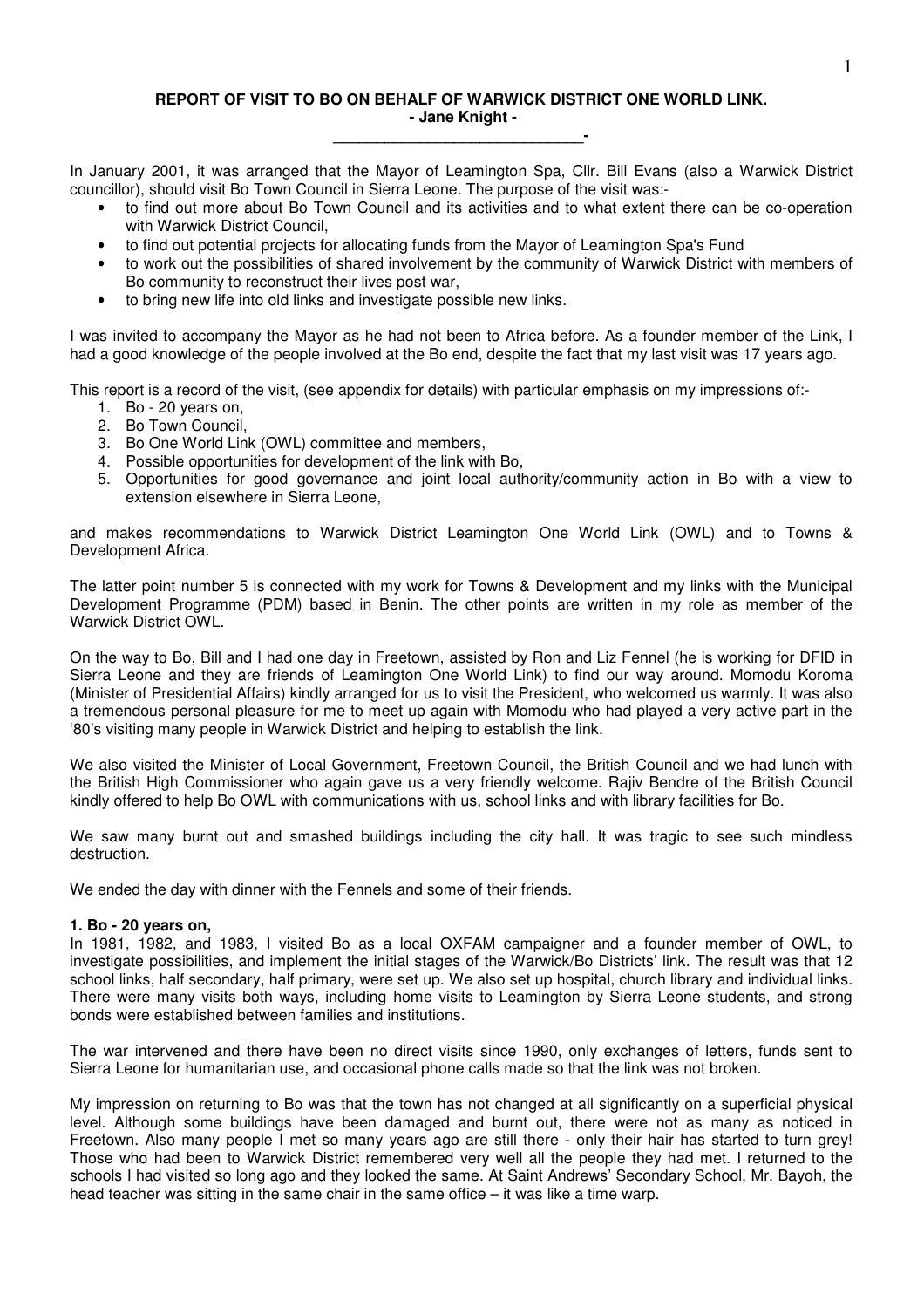However there are in fact many human changes which I found very distressing and difficult to cope with. Everyone I spoke to, had a story to tell about the suffering they had been through at the hands of the rebels and junta soldiers. The poverty left behind after the looting and theft of everything of value (sometimes the result a whole lifetime's toil) fills daily life with constant worry and anxiety. There are so few jobs and young people in or out of school have little prospect of a meaningful career or just a job. There was evidence of youth discontent beginning to spill over into violence. While we were there the pupils at CKC and Ahmaddiya had an unpleasant post football fight.

School classes have tripled in size. Queen of the Rosary catholic secondary school for girls had 20 girls to a class in 1981 and now they have 80. I saw several back to back lessons (2 classes in one class room), and the number of books and classroom materials available was minimal. Also at QRS there was a sole computer which was new but unused because no-one knew how to use it and the power is rarely on during school hours so any training if it were available would have to be out of school hours. At Christ the King College - the catholic secondary school with a long history in the link (linked with Kenilworth 6<sup>th</sup> form college) - they are desperate for graph paper and musical instruments to name just some items. I saw the current dilapidated drum kit and rusty trombone…..

Bo hospital was one of the most depressing visits - much as it had been when I last went there. There were the usual huge numbers of patients and sick people and overworked staff, particularly Dr. Rogers. But in addition the numbers are now so large that there were roughly erected tents with beds in them. The tents looked unhygienic and very hot and uncomfortable. Also, it seemed that however sick you are, without money there is little chance of treatment. One comfort was the presence of Médécins sans Frontières who appeared to be doing useful work. Some of the nurses we met had been there in Dr. Jenny Gibson's time and sent greetings to her.

In contrast, I was taken to the new Messima clinic being set up by one of the Bo hospital doctors, Dr. Massaquoi a gynaecologist. He has used his own money to build the clinic and is erecting an outpatient's department available to anyone who pays Le. 1,000 which is less than 50p. He has the only scanning machine in the area and the atmosphere was business like and impressive. At least there are some positive initiatives being taken and succeeding.

Bo is a very busy town and the local economy is still very dominated by the Lebanese community. A new feature was the number of diamond bureaux, which are integrated into all the stores, and it appears that people with diamonds go there to sell to the Lebanese traders. I do not know what happens to them after that.

One of the newest features, and the most distressing, is the camps for displaced people which are neat but crowded rows of temporary housing on the outskirts of the town. The residents are mainly displaced from Kono and Kailahun where rebels are still fighting so the chances of the camp people being returned home are not good at the moment. Life in the camps looked grim but people have adapted to making normal life happen. The schooling facilities are very limited with one camp having a school with 5 classrooms separated by 3 foot walls, in the space of one normal classroom in our schools. Nevertheless, we found one boy out of school hours, sitting in a hot makeshift classroom, drawing pictures on any kind of paper he could find. The clinic in Camp Splendid looked most uninviting and we were very moved to find in one of its little dark rooms, a mother who had just given birth to a twin boy and girl. What kind of life will these beautiful babies have?

The orphan children and the traumatised young people, some of them young girls who had been raped and who were being helped to look after their babies, brought home to us that the war may have subsided in the Bo but the after effects will take a lifetime to sort out. The work of the Christian Brothers to assist the young people to return to normal life and to re-unite them with their families was most impressive.

Another new sight was the blue berried UNAMSIL soldiers travelling in UN trucks and sitting in regular control points particularly near Freetown with machine guns at the ready. Although they did not seem to have much to do, (thank goodness) their presence was reassuring. Both they and the police looked after Bill throughout his stay – the police providing a 24 hour watch.

In addition to the many UN vehicles, there was a plethora of NGO vehicles, with their distinctive thick 6 foot radio aerials, moving all over the town. Nobody seemed happy with the NGO activities and several times it was mentioned that they take teachers and other people away from their jobs because of higher salaries, but there is no permanence or security in those jobs.

The above description indicates reasons for our feeling of distress when visiting Bo, but it was not all distress. On balance, it was a brilliant experience and quite humbling. The warmth of the welcome, the opportunity to renew and continue long standing friendships as well as start new ones, overcame the sadness and made the stay very exciting and happy. We could not help admiring everyone for their ability to get on with normal life. Power cuts meant there was always a moment of joy when the power actually came on! A full bucket of water was a source of pleasure! These latter experiences I had after Bill left, because during his stay we were in a hotel and it had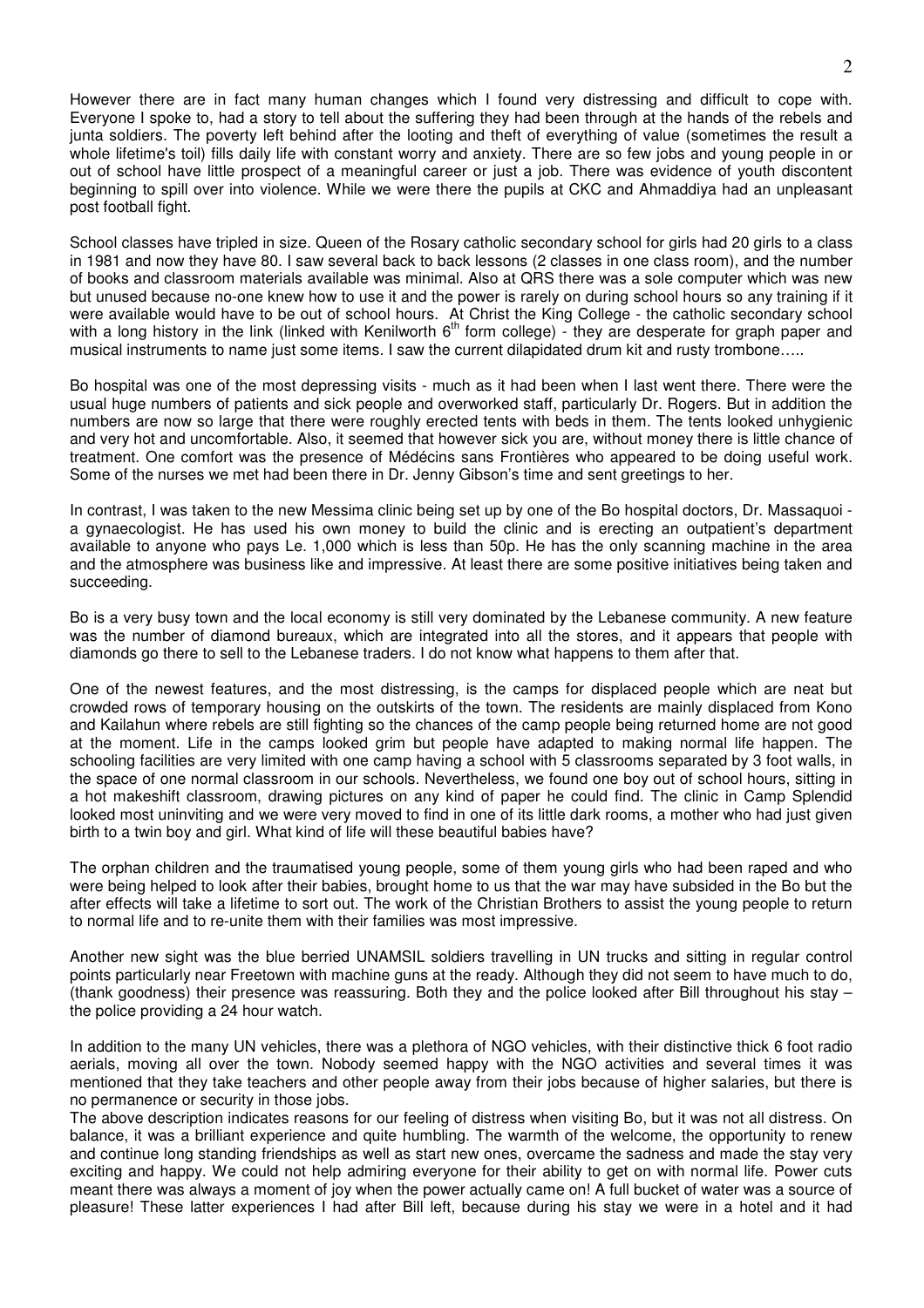running water and a generator. After that I was hosted by Mussa Conteh and Jo Kobbah and was made to feel very much at home.

We were given delicious meals at formal and informal occasions, had many happy moments chatting over a Star beer and there was never a dull moment.

#### **2. Bo Town Council**

My impression of Bo Town council is that it is very weak in terms of human and financial resources. It is not a democratically elected council, because there has not yet been an opportunity for the government to hold local elections. The history of government in Sierra Leone is one of repeated centralisation and attempts at decentralisation (currently), so it is no wonder that starting all over again after the war, the council is only just functioning. The community does not like paying taxes because of poverty and no obvious benefits. The council does not have an efficient valuation and rating capacity and because of the effects of the war, it has an increased population (from about 60,000 in 1981 to 800,000 now) to serve. In addition the local people are suspicious of it.

Electric bills are also not paid regularly hence the power station does not have enough revenue to mend generators and provide full time power. At the moment Bo and Kenema take it in turns to have an average of 6 to 12 hours electricity per day. The council said one of its aims is to ensure regular power supplies even though the power station is independent. It is not clear therefore how this can be done.

I was taken on a tour of Bo by Mr. Foray, the deputy town clerk who seems very hard working. He has been round the city trying to find out the priority felt needs of some of the new communities in Bo. Some of the displaced people and refugees have set up home now in Bo. But this does not mean more revenue for the town council, rather more problems to solve. Mr. Foray showed me an example where 100 new houses have been built, but they are separated from the town road system by 2 significant streams crossed at the moment by decrepit palm log bridges. These bridges would collapse if crossed by a vehicle. We saw a man (quite small and elderly) struggling to transport a lorry load of sand from one side of the bridge by means of a wobbly wheelbarrow balancing on one of the palm logs to reach the other side and then progress up a hill to where houses are being built.

Mr. Foray said there were 3 other similar uncrossable areas and he needed Le 34 million (£13,600) for a culvert for each of them to enable proper crossing and to justify taxing the new house holders. He did not seem to know who could provide such funds. He then took me to see the slaughterhouse. Bo council is responsible for health and therefore they want to make the slaughterhouse healthy enough to function. It stank and was filthy but bizarrely had 4 *new* toilets provided by the EU. It seemed to me that it could never be healthy without being flattened and rebuilt and I was not clear why it should be a priority as there are not many cows in the Bo area and the meat I ate was mainly chicken or other home killed animals.

Bo council would I am sure benefit from some capacity building and training for staff and councillors and I hope that a study of their needs will be made by the Municipal Development Programme (PDM) in Cotonou. I suggested this to the Chairman and Mr. Foray and they said that such capacity building help from PDM with the assistance of Warwick District Council would be welcome particularly with regard to finance and valuation.

#### **3. Bo One World Link (OWL) committee and members,**

20 years ago, as I left Bo for the first time we had a final meeting to try and set up an OWL committee. The Methodist minister at the time thought it would not survive. However I attended meetings of the committee on each of the 2 subsequent visits and although it was not strong, there were people on it determined to make it work.

During the war, we had maintained some contact through one or two members of the committee and with the help of Fr. Patrick Koroma. Then the committee appointed a new chairperson, Jo Kobbah, and he steered the committee throughout the aftermath of the war, despite many other priorities.

It was therefore a great pleasure at last to meet Jo Kobbah, David Ngombu (Secretary), Mrs Rogers (Treasurer), the social secretary who teaches at Holy Rosary School and who handled the catering brilliantly, Johannes Mallah, Tom Smith, Henry Sheku, Raymond James (Vice-chair), Alliou (Asst. secretary), A. Mensah and many others. Most of the committee members have visited Warwick District in the past and have kept in touch with a wide range of friends. The committee is strong, reliable and effective and it was a pleasure to work with them.

We discussed at length their ambition to create a unique community development centre which will be multi purpose and will be a concrete identity for the link. They felt strongly about the need to have something to show for the years of shared friendship apart from a few material gifts and visits that can be forgotten in time. This centre will be a permanent memorial to all who have worked on both OWLs. The centre will be both income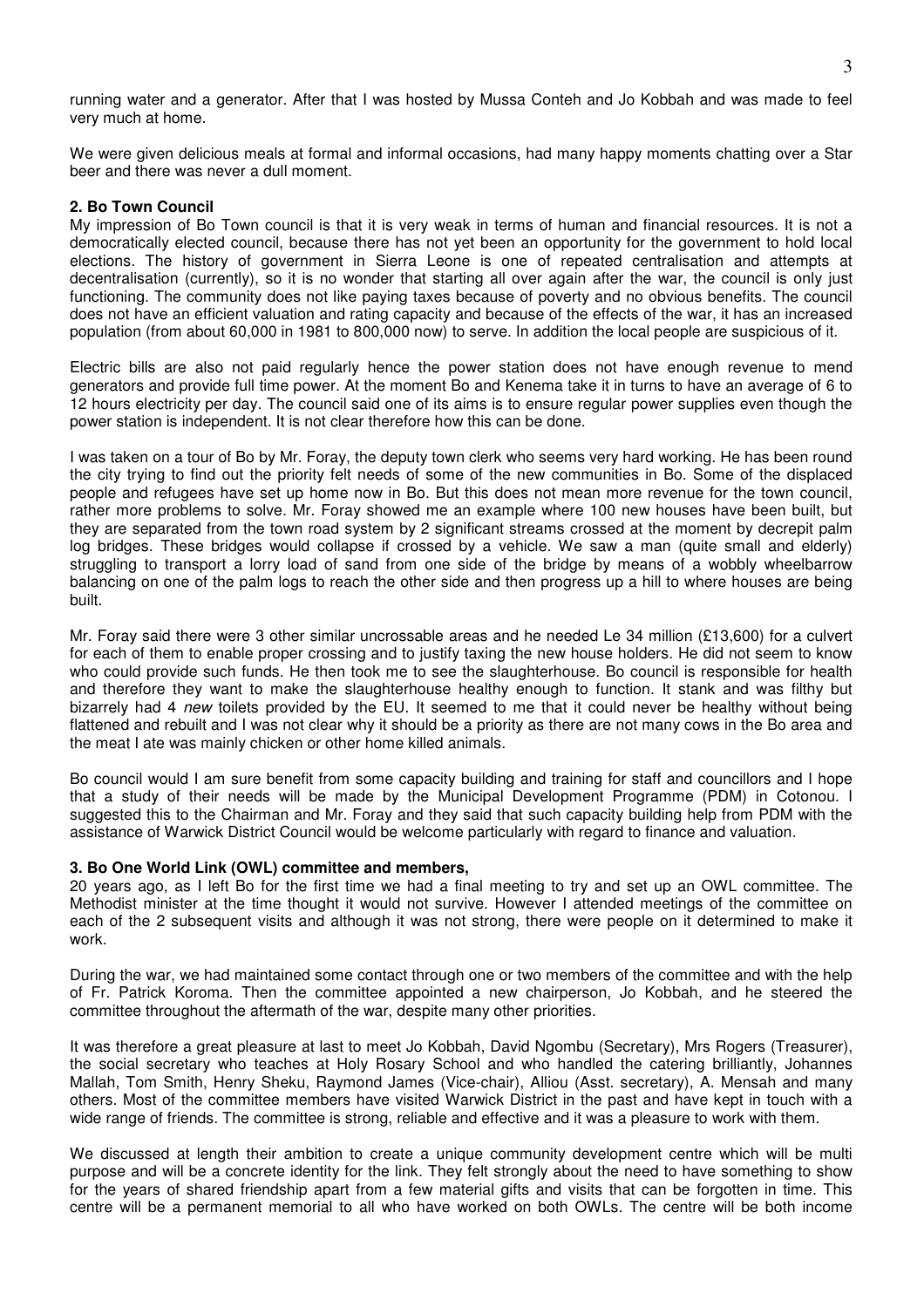generating through provision of bed and breakfast facilities, a restaurant, a library with video rental facilities, a craft shop and conference and workshop facilities. The activities will be educational and developmental for both youth and adults and will include all kinds of skills training.

I worked through the proposal with the committee members and they will produce a revised proposal focussing on the activities and budgets and financial receipts and expenditures as well as the details of the building and construction.

The kindness and attention that was given to Bill and myself by Bo OWL committee was quite overwhelming and very much appreciated. I was fortunate enough to stay with Jo Kobbah and his wife Saphie and look forward to providing them with hospitality in turn.

Mussa Conteh is one of the Sierra Leonean founder members of the Warwick and Bo OWLs. He is now engaged in a project to interest traumatised and disadvantaged young people in sport. His aim is to build their self esteem through sport of all kinds and then to encourage them to take up education and training. The project is called Bo Kolosseum named after the traditional practice of taking newcomers out from the village to fight the strong men in order to work out the hierarchy of prowess (Kolosseum). Mussa provided the Bo Kolosseum vehicle for the whole of our stay, which meant we could travel all over Bo for all the appointments. Bo OWL does not have a vehicle and this collaboration with Bo Kolosseum indicates the level of cooperation taking place between the 2 organisations. Mussa is also a member of the committee. The committee meanwhile is supporting Mussa fully with his efforts to build up Bo Kolosseum and is taking interest in all his activities. The good will between the two organisations was palpable.

In order to make himself and Bo Kolosseum more independent and sustainable, Mussa bought an ex army 3 ton tipper in 1992, had it repainted and prepared to sent to Sierra Leone. It has been sitting at Tilbury docks for 18 months because it is claimed to be breaking UN sanctions if sent to Sierra Leone. Mussa appealed for an acceleration of the process to try and get the tipper released. He knows that by transporting sand and other materials he could make a significant profit for himself and his work.

I was privileged to sit in on 2 Bo OWL committee meetings. The first one ended in a celebratory dinner. Before we ate, Raymond James brought up the concerns which were deeply felt. He asked Leamington OWL about:

- Apparent breakdown in communications?
- Why the doubt about the building?
- Why schools could not be linked?
- Why gifts were sent which in fact often ended up being dumped because they were unusable for various reasons, mainly missing parts or lack of spare parts? This was highlighted when we visited Bo Commercial school and saw the computers shipped out from Warwick District but sadly unusable because parts were missing. On top of a cupboard, there was a row of monitors, totally useless and typewriters were gathering dust for lack of ribbons etc.

There was also a problem of limited computer knowledge, both with regards to software and hardware. This limited knowledge re. computers was widespread in Bo and therefore it would be essential if Warwick District wants to send out computers (working ones) that a trainer of trainers should go with them.

*While I was there, the printer consignment arrived for Bunumbu Press (BO OWL seemed to know nothing about this consignment) and most of the machines were unusable – either because parts were missing on despatch or lost during transit.*

• They wanted us to know that they are still worried about the war which continues on the border and until that is resolved, they felt they were still vulnerable, and so hoped the British will continue to support them and not withdraw prematurely.

At the meeting which took place after Bill left, apart from the concern re. our interest in the multi purpose project, they evaluated the visit. There was a strong rebuke from Henry Sheku who said that his school and others had been expecting us to visit and the school was prepared but the visit came on the next day or after schools finished without any explanation or fore-warning. This had been caused by unscheduled stops out of the control of the committee and by an over ambitious programme. It was agreed that lessons had to be learnt from the experience of this visit.

It was agreed that Bo OWL would try and do some fund-raising in Bo for the community development project and they were glad the council was giving them full support. They plan to build in phases and to have a celebration after each phase to publicise it e.g. after the foundation is complete, after the walls reach window height, and later roof height etc.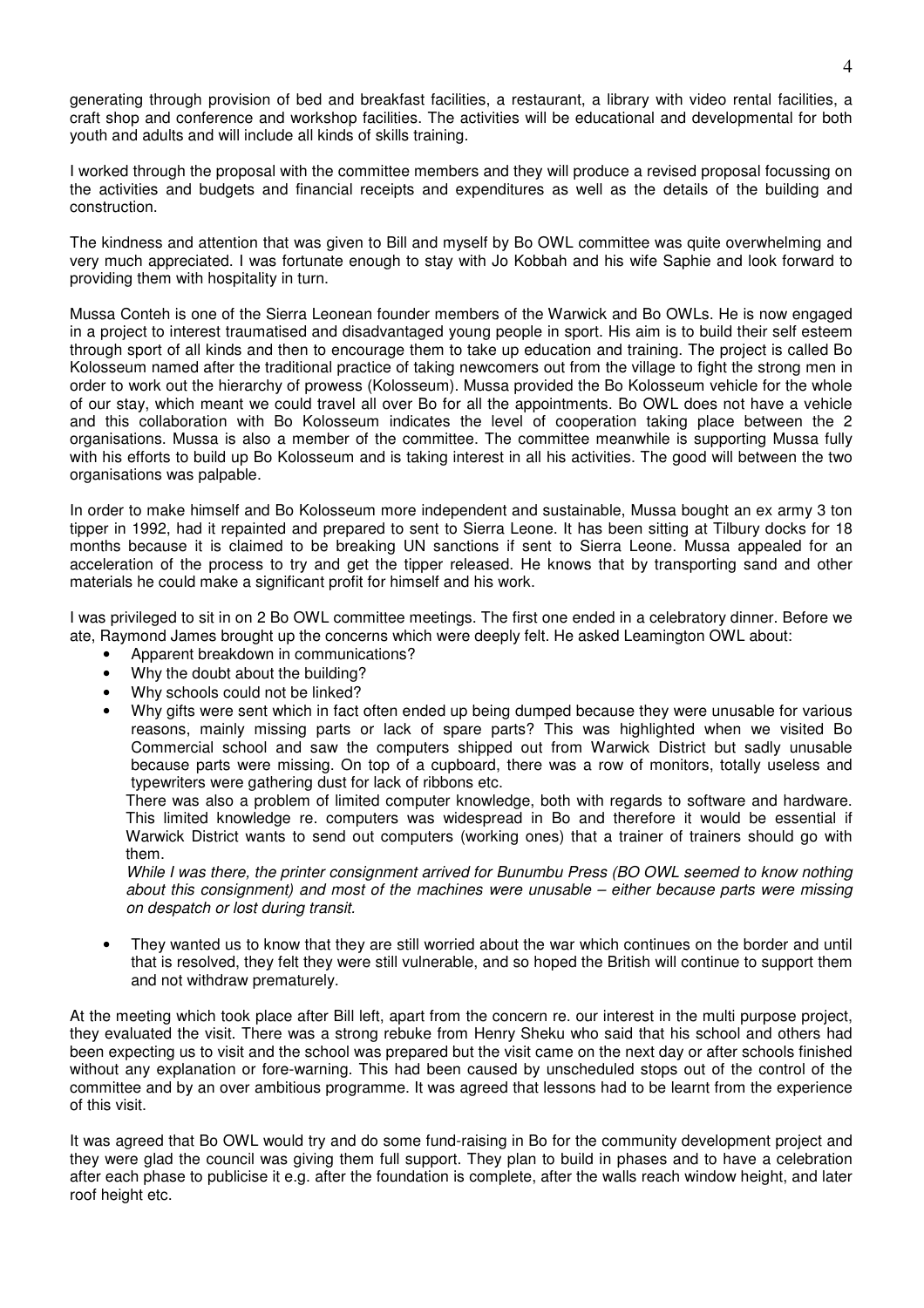They felt the visit had opened new doors for them and that they might be able to take on members from other professions besides teachers, which dominate at the moment. They were also pleased with the contact with Bo council and the benefit of having their support.

On a practical point, one of the problems of the aborted visits was that there was no means of letting anyone know about changed plans. It might be worth discussing with the committee whether we could supply a motor bike for use by the committee and Jo Kobbah in particular, as the Koloseum vehicle is too expensive to run for that purpose and it is needed for other work.

## **4. Possible opportunities for development of the link with Bo.**

The schools which were linked before plus others are very keen to link up again. They include: *Secondary:*

- QRS previously with Kingsley School
- St. Andrews previously with Aylesford School
- Sir Milton Comprehensive previously with a teacher at Trinity School
- CKC currently? With Kenilworth  $6<sup>th</sup>$  form college
- Ahmadiyya previously with Campion School
- Bo School previously tried to link with Warwick school?

### *Primary*

- Holy Rosary School previously with St. Mary's Warwick,
- St. Francis catholic looking for a link
- Methodist Primary was with Milverton middle

I cannot recall the others but either myself alone, or Bill and me visited the above. If more primary schools were interested, I am sure the Bo OWL committee can identify more….e.g. Model school which was linked with Newburgh, the Methodist first school….

Bo teacher's college would like to link with a teacher training college.

Bo hospital is another potential for linking and it would be helpful to Doctor Rogers if medicines could be sent out as in the past. More details about what is required will have to be sought from him, perhaps by Bo OWL. Dr. Massaquoi was also interested in linking medically. Jo Kobbah would be happy if we could set up a link between his Planned Parenthood Association and a family planning unit here.

Building the multi-purpose centre could provide an opportunity for a builder's/planner's, carpenter's link?

The UAC were interested in a hairdressing (Afro) and carpenter's link.

The radio station for Bo and the surrounding villages is technically very good with recent investment of equipment from DFID but the quality of programmes is poor. A group who could link up and help to produce programmes in an imaginative way to use the radio for adult education could be very useful.

Fr. Peter Conteh showed interest in linking with St. Peter's Catholic church.

How can we develop computer specialist links?

Lack of information from the outside world was a source of worry. I never saw books in people's homes (except Mussa Conteh's) and children's books were nowhere to be seen. No-one I spoke to knew about the World Trade Organisation activities in Seattle or elsewhere. The only benefit from this lack of information and media facilities generally, was that no-one had heard of Pokemon, Star Wars or EastEnders! It was agreed that newspapers and information on development issues as well as children's books such as colourful encyclopaedias and other informative books would be very popular. I watched children at night sitting in the lamp light having finished their homework with no obvious stimulus to entertain them and longed to show them some of the lovely books our children enjoy…

Bo Koloseum is working on the basis that if disadvantaged young people can take an interest in sport, they will then be open to other educational and creative activities. Mussa is so enthusiastic and full of ideas to encourage young people and having seen them in action, his efforts seem to be yielding excellent results. He plans to do a survey of young people who gather in certain parts of Bo at night to find out what can be done to lead them to constructive activities…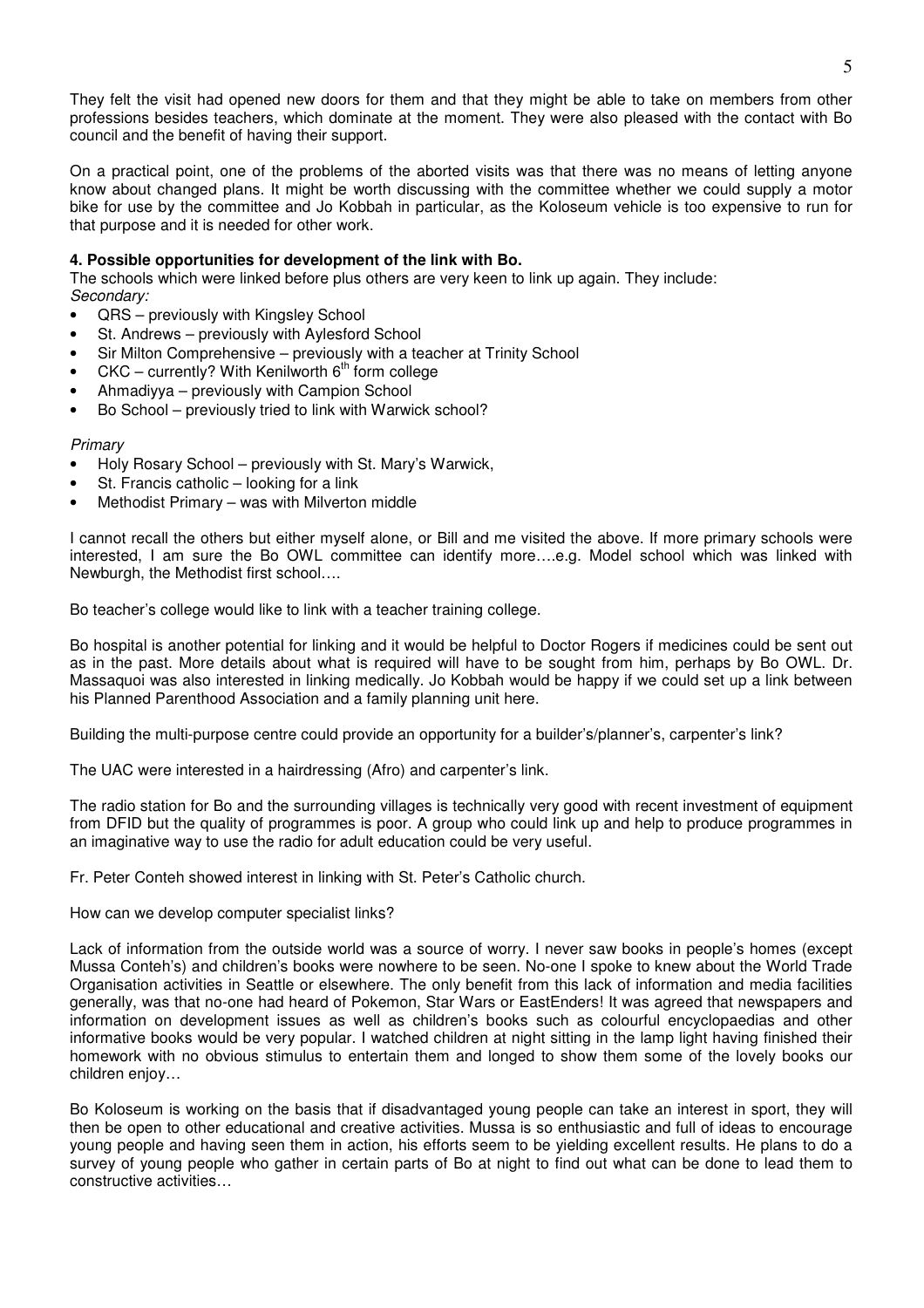Mussa will be coming to England in late May and I am sure if any sports group here were interested, he would like to meet them…

## **5. Opportunities for good governance and joint local authority/community action in Bo with a view to extension elsewhere in Sierra Leone.**

Wearing my T&D hat, my observation of local government in Sierra Leone, is that it is starting almost from scratch and has limited resources human and financial. The government is in favour of decentralisation and I think that apart from the security risk, the country is ripe for developing its local government system at least in Bo and Freetown. There is active work taking place, not least with the assistance of Ron Fennell, to resurrect the chieftaincy administration, but for urban administration, there is plenty of space for capacity building.

An objective study by an experienced African local government officer such as the ex. Town Clerk of Bulawayo or equivalent, to find out the requirements and priorities to strengthen at least Bo Town council, would enable better opportunities for community development. Towns & Development is about to embark on a programme to strengthen local government and communities in West Africa to work together to reduce poverty. I am going to pursue the possibility of Sierra Leone being part of the programme and have had positive response so far.

## **RECOMMENDATIONS**

## **Bo Council**

I recommend that there should be a visit to Sierra Leone by T&D and PDM to investigate good governance possibilities focussing on Bo and Freetown, and that Warwick District meanwhile enter into dialogue with Bo council through visits both ways.

#### **Links**

I recommend that Warwick District OWL use Bill's status and enthusiasm to try and find a range of linking partners for Bo and hopefully in the process to strengthen our own committee and membership.

#### **Visits**

I recommend that regular visits be resumed between the two communities to build on the momentum which this visit created. Fr. Patrick has agreed to provide accommodation for visitors passing through to Bo. He has a flat with 2 bedrooms and the hospitality he provided was excellent. (Accompanied by Mussa, I was very moved to attend Mass said by Patrick in his own church).

Now that Bill and I have shown that it is possible to travel safely to and from Bo, and now that we have resumed our working relationship with the Bo committee, any future visitors should be able to do the same with the committee's assistance and guidance.

## **IN CONCLUSION**

The visit was overwhelming. It was a success as far as opening the link up again was concerned, and it now lies with us in Warwick District to try and fulfil some of the expectations built up by our visit. It was overwhelming on a personal level because we were received with such warmth and affection and we were looked after in the most remarkable way.

I would like to thank all our friends in Bo and Freetown for their efforts on our behalf, particularly Jo Kobbah and his committee, Mussa Conteh and Father Patrick and all the hosting institutions. Thanks also to the London based Sierra Leoneans for their initial advice and to Michael Moss for the help in the preliminary stages (and for the hot water for morning tea!). Thanks also to the Fennels and to Derek Partridge for making the first day in Freetown and the transfer to and from Bo so smooth. 30/05/07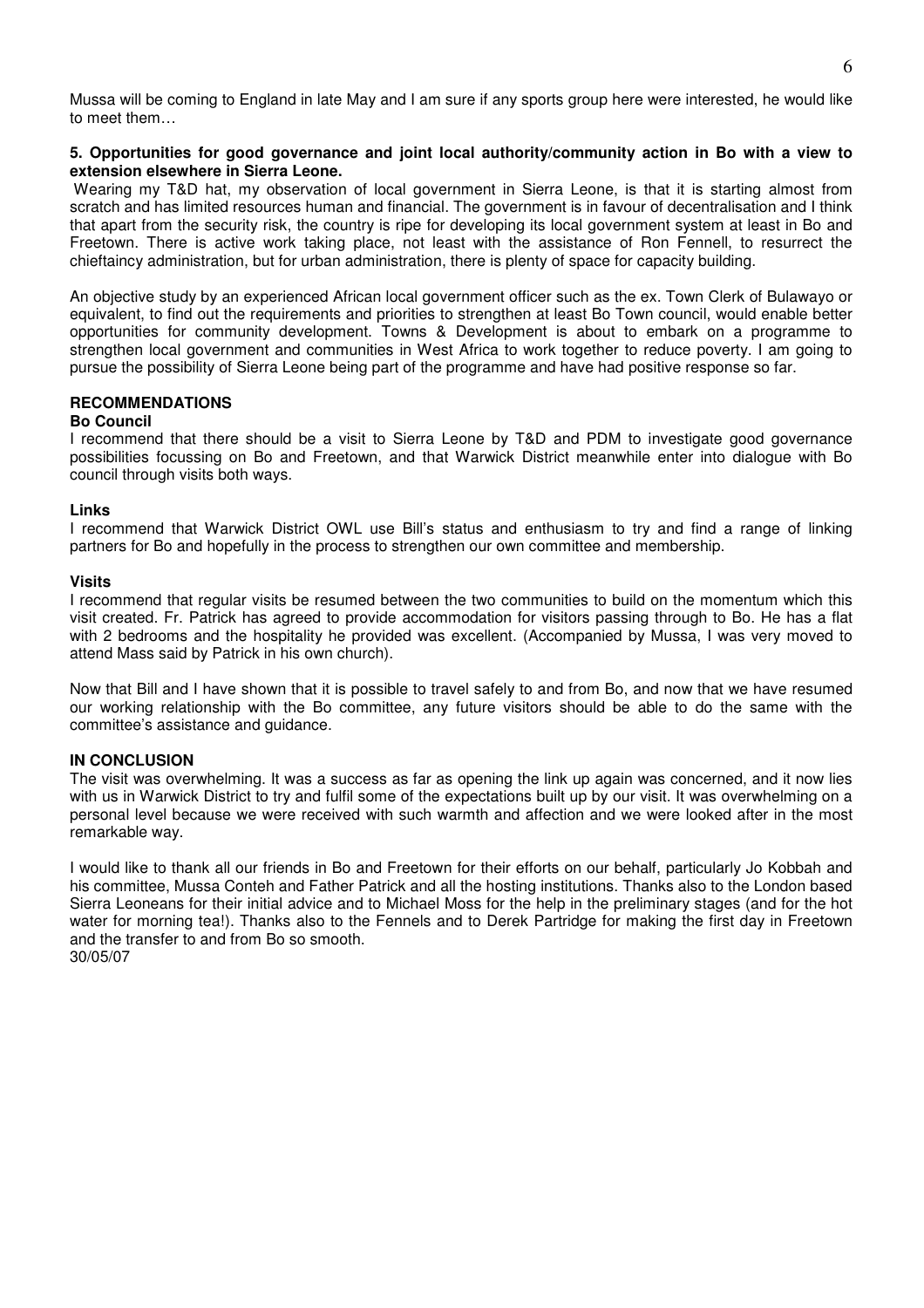## **APPENDIX VISITS MADE**

*March 6 th – Freetown*

Visits to

- Minister of Local Government Mr. Dauda
- President Alhaji Ahmed Tejan Kabbah
- British High Commissioner Alan Jones?
- British Council Raiiv Bendre
- Freetown Council-Chair, Mr. H Ferguson
- Dinner with Mr. And Mrs. Lappia and ?

### *March 7 th – Arrival in Bo*

We travelled to Bo by plane and had no problems. We were greeted by an enormous crowd at the airport led by the Chairman of Bo council and all the councillors. UNAMSIL was there and Bill was asked to inspect the troops. The Bo OWL committee were there, led by Jo Kobbah and Mussa was there to greet us on behalf of Bo Kolosseum and to drive us (the "entourage" as opposed to Bill who had transport provided by the council). The police were also there in force.

- Visit to Minister for Southern Province for welcome also from Provincial Secretary and Senior District officer,
- Welcome from police
- Welcome by UNAMSIL

We were eventually dropped off at Sir Milton Hotel where we were provided with 24 hour surveillance by the police. Followed by

• Visit to Bunumbu Press – machines old enough to be museum pieces and dusty and out of order for the most part. In contrast two brand new photocopiers from "Feed the Minds". Given modern publishing machines and training, the Press could be a thriving business providing Mende books and textbooks as well as publishing a newspaper for Bo. • Very entertaining cultural evening

Diary comments – "Lovely first day but dripping with perspiration!"

## *March 8 th*

- Full council meeting followed by lunch. Current activities and vision for millennium presented, e.g. low cost housing, social services and waste management…
- Cheshire Home a sad place with many disabled children and no transport to take them out and about,
- St. Mary's Orphanage well run with very good cultural group
- HANSI orphans who spent time in the bush during war some teddies distributed
- Christian Brothers UAC (Un Accompanied Centre) for traumatised displaced young people very impressive

### *March 9 th*

- Visit to Sierra Leone Broadcasting Service station which is housed in the old presidential lodge on Candy Hill and which is very well equipped through DFID assitance. However the broadcasting skills need to be developed. The lodge had been gutted by rebels which was so mindless and destructive
- Abraham Mensah's office not scheduled
- HANSI orphanage again not scheduled
- CKC where Henry Sheku sketched the long history of association with Warwick District and appealed for starting up their link again with Kenilworth 6th form and possibly the feeder secondary school.
- Holy Rosary School where the children gave very professional speeches and entertainment in Bill's honour. They showed us the water tank which St. Mary's in Warwick provided as *there is no water on the site.* The tank is only usable in the rainy season, so they appealed for help with a well.
- Kamajor centre where "Black September" soldiers performed some drill for us and they appealed for help to refurbish their building and have transport to check security in the villages
- Bo Teachers' college. A kind welcome and much appreciated lunch. An appeal for a link with a teacher training college.
- Formal dinner hosted by Bo Town Council in the Town Hall and addressed by the Minister for provincial affairs.

*March 10 th*

- Mussa took us to watch youngsters playing tennis at Bo club which is much dilapidated since I was last there. The children were impressive and Bill posed for a photo with each one of them as a reward for their efforts. Mussa is planning to build a new Bo Koloseum club customised for all sports and library facilities provided.
- Bo Growth centre trying to provided practical skills training against the odds of diminishing EU support
- Splendid refugee camp
- Dinner provided by Bo OWL. After initial formalities became lively happy evening with lovely presents presented and tremendous atmosphere of affection and "bon homie".

### *March 11 th*

Bill departed with the Fennels and a send off by all the Bo officials and the police. I was sorry to see him go, as he had been a very amiable partner throughout the visit.

I was moved into Mussa's house in New London which was short of power and facilities but had a bed and a good water pump. Michael Moss also stayed there. This was to be my home for 4 days. I was well looked after by women from Mussa's extended family.

In the evening I was taken round to see all the youth gathering points around Bo.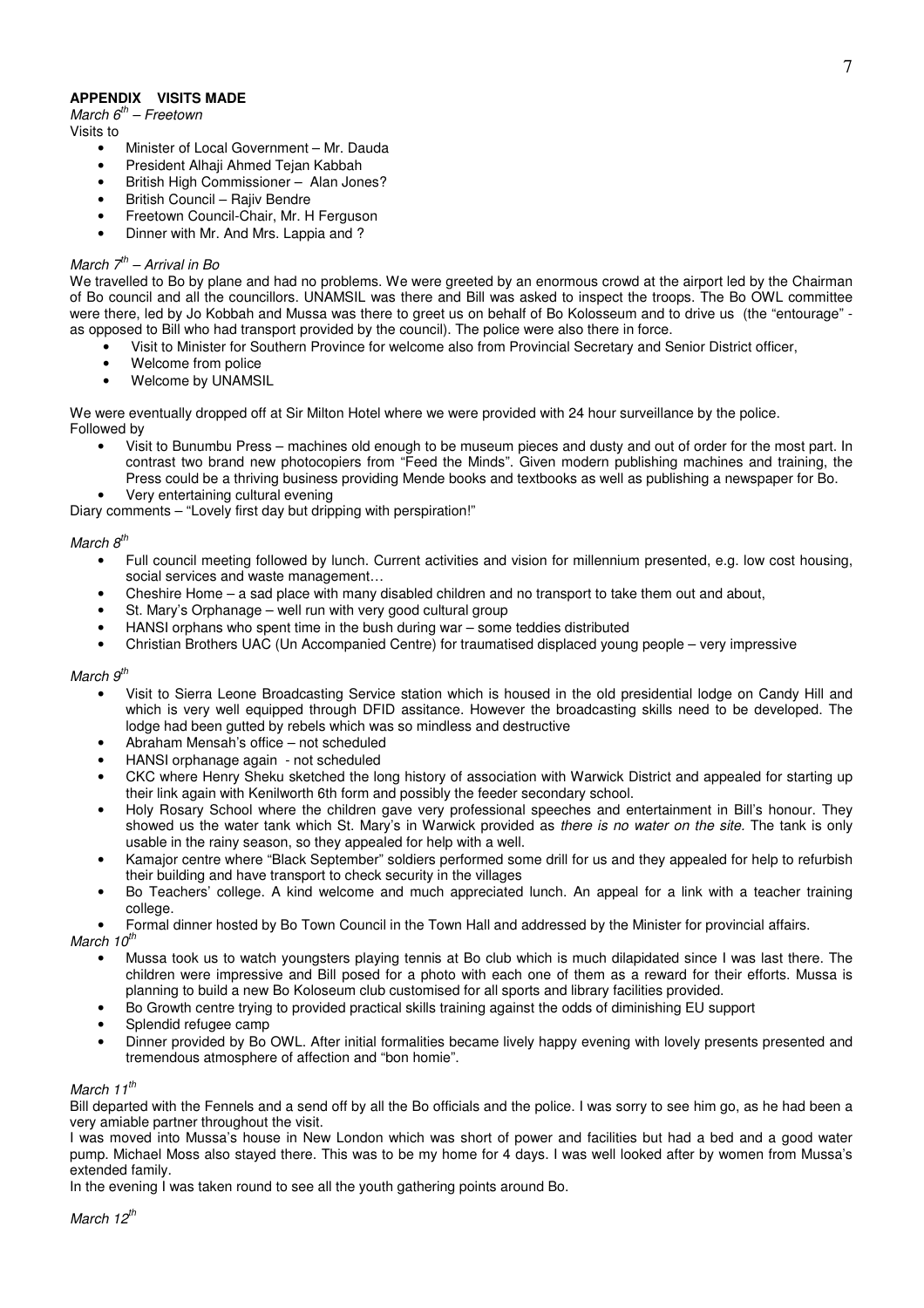#### Visits to

- Planned Parenthood Association of which Jo Kobbah is director. He is frustrated by lack of a vehicle to get out to the villages and by Freetown bureaucracy. The staff seemed well qualified and busy and a nice group of people to visit. Any support from exchanges with family planning agencies in Warwick District would be welcome.
- Queen of the Rosary School where I had to speak to all the school and explain what the link is about and what I was doing there. Used the information that 1/3<sup>rd</sup> of the world's population consumes 90% of the world's resources and we were linking to share the work of changing the balance. For most staff and children, these facts were new in all the schools I went to. Very anxious to link with us.
- Dr. Massaquoi's clinic,
- Milton Comprehensive School, where I spoke to the whole school. Again very keen to link and anxious for help with a section of roof which was blown off in a storm. I have a list of teachers and pupils with their interests, requiring partners.
- Meal with Johannes, Jo, and Mussa.

## *March 13 th*

- St. Francis catholic primary and middle school led by the head Joe Pyne who had spoken to me from his office, when he was out of hiding, during the war period. The staff met me and asked to be linked. Later Joe brought me two folders of work done by his pupils for a school over here.
- Ahmaddiya secondary and St. Andrew's secondary school spoke to staff
- Another camp hot and far from the town

## *March 14 th*

- Bo Council Chairman discussed capacity building ideas and their co-operation with Bo OWL re. the multi purpose centre. Walked back from that visit to Bunumbu press and was stopped by 6 boys who claimed to be displaced and wanting help with school fees and exams. They were so persistent that I told them to write letters for prospective pen friends. Letters with Brian Austin.
- Lunch provided by the OWL social secretary (as a thank you present, I think) very delicious.
- Bo OWL meeting
- Moved to Jo Kobbah's house.

## *March 15 th*

- Tour of Bo led by deputy town clerk including viewing of site for multi purpose building,
- Power station, and lunch with Johannes Mallah
- Relaxation and long discussions with Mussa, Jo and teacher from Sir Milton school.

#### *March 16th*

- Meeting re. plans for multi purpose building at Mensah's office
- Preparations to leave and receiving presents for link members in Warwick District.

## *March 17 th*

- Travelled on bumpy road for four hours to Freetown with Mussa and driver.
- Visited tennis club in Freetown to compare standard of play compared with the Bo Koloseum players. Mussa thinks a visit by his best players to Freetown will give them incentive to improve. We watched the President of the club playing and discovered it was Dr. Songor Williams who was the ear nose and throat specialist in Bo Hospital when the link started and he was linked with Mr. Schofield, his equivalent here. He said he played tennis throughout the period when the rebels were in Freetown – a very charming and remarkable gentleman.
- Had very happy dinner with Fr. Patrick Koroma. Main reflections on peace were focussed on the fact that peace depends on dialogue between Lansana Conteh, President of Guinea and Charles Taylor. Patrick said there is deep enmity between then and LC has nothing to say to Taylor.
- Patrick also commented on the fact that Bo is better off than most of the other provincial towns in Sierra Leone. He also told us about when the rebels ran up to him and found him relaxing and wearing shorts and t-shirt. They said "where are the fathers?" He said "they went that way " – pointing towards the outside of the compound , and they ran off!

## *March 18 th –last day.*

- Mass said by Patrick
- Visited the appalling rubbish heap in Freetown
- Visited beach! Cool at last!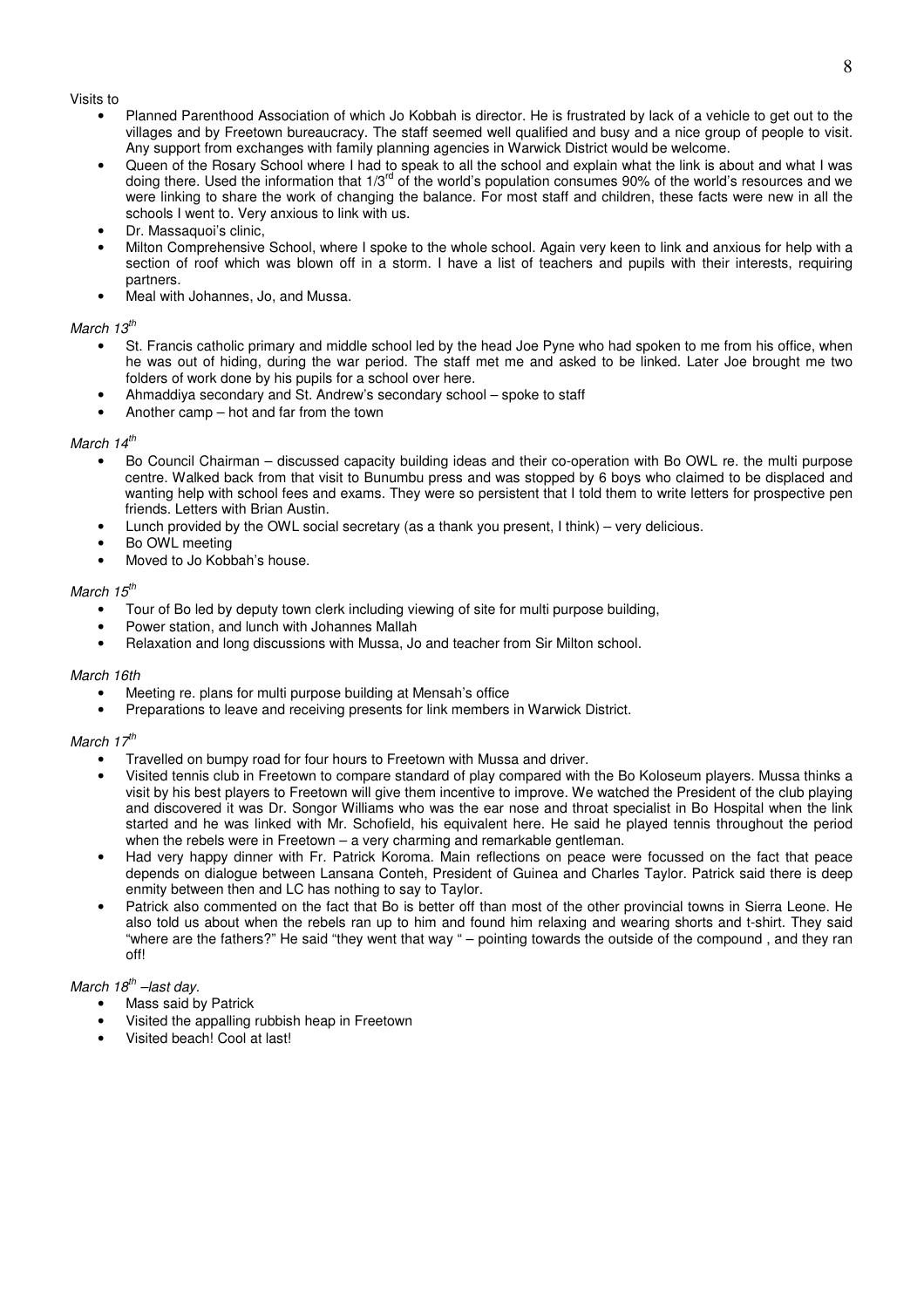# **VISIT TO BO AND FREETOWN, SIERRA LEONE, March 2001**

Bill Evans, Mayor of Leamington Spa

#### *Introduction*

From 5<sup>th</sup> to 12<sup>th</sup> March 2001 I visited Sierra Leone, at the invitation of the Town Council of Bo. On the way to and from Bo and I undertook some activities in Freetown. I was accompanied on my visit by Jane Knight, a *founder-member of the Link between Warwick District and Bo District; Jane had made two previous visits to* Bo before the in the 1980's, and has many friends there. Liz and Ron Fennell gave us valuable assistance in *the preparation for our visit and Liz accompanied us for many events in Bo.*

The idea of a visit to Bo developed gradually during my term as Mayor of Leamington. I have for a long time been a member of Warwick District One World Link  $(O.W.L.)$ , which meant I had an interest in Sierra Leone – particularly in Bo. For many years the civil war in Sierra Leone had made contact between Warwick District and Bo very difficult but we ere aware that there was a great deal of suffering and trauma throughout Sierra Leone. It appeared to me before I became mayor last year that the news from Sierra Leone was improving, and that there might be a window of opportunity to provide some direct assistance to casualties of the war. For that reason, with the co-operation of the Warwick O.W.L. committee, I established the special "Bo Fund" to assist with relief and rehabilitation projects, with a particular emphasis on children and young people. In line with the objectives of  $O.W.L.$  we immediately tried to contact our Bo  $O.W.L.$  partners for their help in identifying suitable projects.

When I became mayor I also developed an interest in civic life within Bo. I was fortunate enough to be able to invite the Chairman of Freetown City Council (Freetown being the capital city) for a very short visit to Leamington while he was in the U.K. last September. The Chairman, Henry Fergusson, took a message from me to the Chairman of Bo Town Council. It was only when I received a very positive reply to this letter from the Chairman of Bo Town Council that the idea of a visit began to crystallise. During the succeeding months it became clear that it was the right time for Warwick District O.W.L. to arrange a visit and the committee were *kind enough to take on board my aspiration to undertake a civic visit.*

There were problems. It became clear that for protocol reasons I would need to seek an invitation from Bo Town Council, which in due course came through. We then needed to take on board the standing Foreign Office advice to British nationals not to travel in Sierra Leone. The High Commissioner in Freetown needed some assurance that we were being careful for our safety. (I certainly did not wish to become a mayor involved in a hostage situation!) Sierra Leone is not the most straightforward place to reach, Although there is now a regular weekly flight. If you don't want the constraint of going or coming back on a Monday you have to travel via, a third country. We decided to use the direct flight; I planned to go for a week, though this meant a very tight schedule of only four days in Bo; I kept open the option of staying for a further week if necessary. Jane Knight planned to *stay for two weeks anyway.*

The Warwick O.W.L. committee agreed to underwrite our visit, which had a number of clear objectives, which in *summary were:*

- *1. to revive our links with Bo OWL;*
- 2. to try to build an effective civic link with Bo Town Council (involving Warwick District Council as well *as the Leamington Charter Trustees)*
- 3. to discuss with our partners practical projects for the Bo Fund, and to see them "on the ground".

In the event, although we achieved our objectives, the visit (or at least the week I was there, turned out somewhat differently to anything we had planned. In consequence in my visit, though it was full of interest and excitement, it was really difficult to find time for in depth discussions. Jane had a much more informal second week and was able to achieve valuable consolidation in relation to all our objectives. Her report is therefore more valuable *than this as a tool for action.*

*Before leaving for Sierra Leone we undertook some preparation here, both with O.W.L. members and with* Warwick District Council. The District Council, and some members of staff, were very helpful in offering things *to take and some surplus computers for later transportation. This was much appreciated.*

### **Freetown**

We left Gatwick at 9.15 pm on 5<sup>th</sup> March, on the overnight flight to Freetown, arriving at Lungi airport at 5.30 am on 6<sup>th</sup>.It takes while to get from Lungi to Freetown by helicopter and I feel we were settled in our rather well-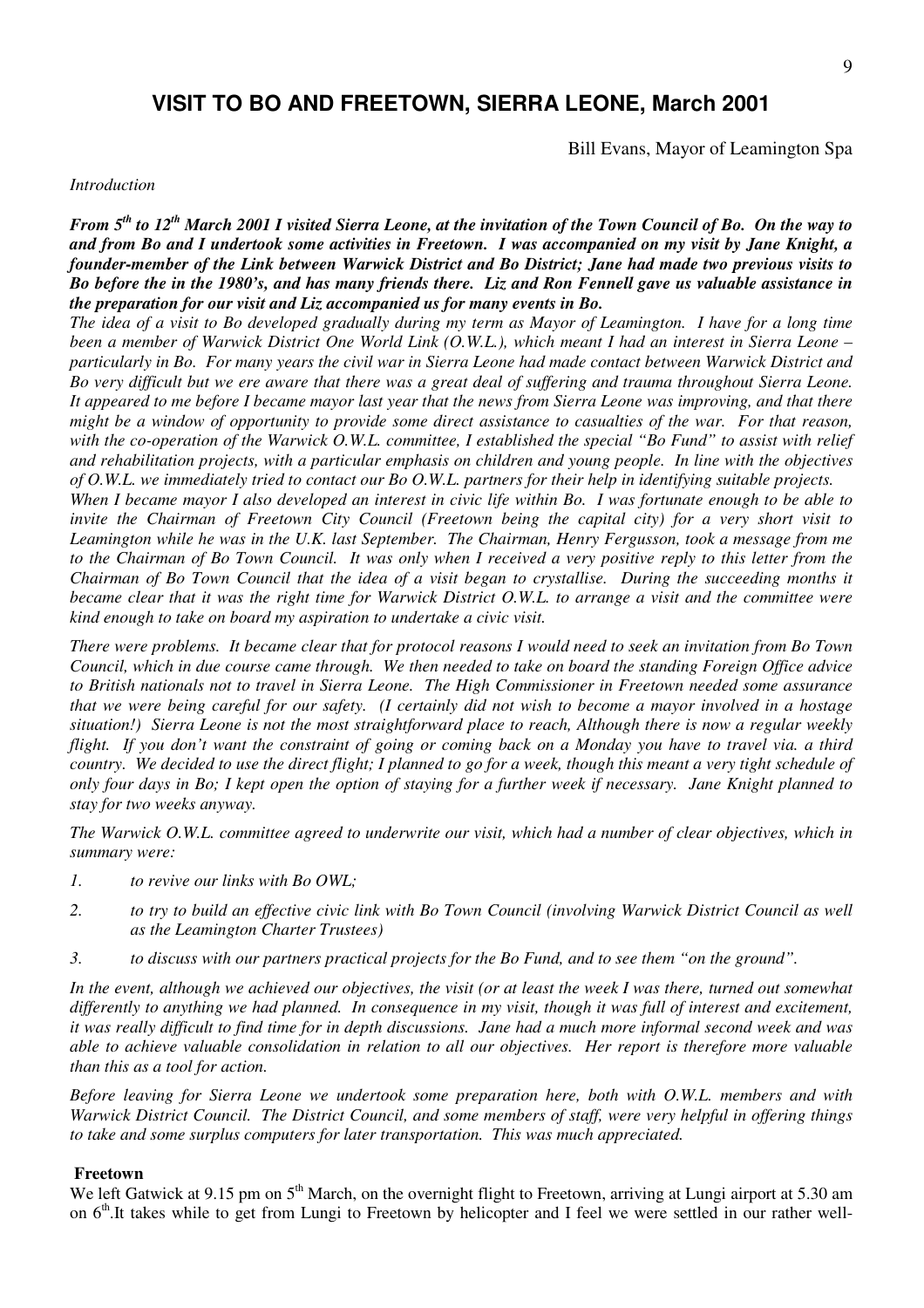appointed guest house somewhat before 9 am. Our day in Freetown started shortly afterwards. Ron and Liz Fennell had arranged for us to have a car with driver throughout our stopover in Freetown, which meant we were able to make a number of visits which had mostly been arranged for us. These were all interesting and significant, though shortage of time meant we were unable to see any social or medical projects caring for victims of the war, as I had hoped.

We were taken to the Ministry of Local Government where we met Henry Fergusson, Chairman of Freetown City Council (who had visited me in Leamington). He accompanied us to a meeting with the Minister of Local Government and Rural Affairs, Mr. Dauda. Momodu Koroma, the Minister for Presidential Affairs, had arranged for us to meet President Kabbah in his Lodge at 12 noon, which was a great privilege. In view of the many problems he must face I was impressed with his placidity.

We had a very good reception from the British High Commissioner, Alan Jones, who entertained us to lunch. Later we visited the British Council and had a worthwhile discussion with Rajiv Bendre. He expressed frustration that British Council employees (in common with High Commission staff) are not yet permitted to travel outside Freetown. He is very anxious to extend facilities such as the library service to Bo, and is willing to work with Bo O.W.L. in any way he can.

Henry Fergusson then welcomed us to his "temporary" base overlooking the harbour. It is not quite the collection of huts he had painted on his Leamington visit but woefully inadequate to serve a city like Freetown. Members of the City Council received us and I was given a fine wooden sculpture to bring back to Leamington – the first of many fine presents I received on the trip. Henry then took us to see the real City Hall, which is just a burnt out shell, having been destroyed by the R.U.F. It is symptomatic of the enormous amount of destruction which has occurred in Freetown during the war. It makes one aware how close the country must have been to falling entirely into rebel hands. Henry and some of his staff did give some inkling of the problems of administering a ruined city – furthermore a city which has grown from half a million to over two million. Income from the basic property tax has virtually dried up.

In the evening the Fennells kindly took us out to dinner at Lighthouse Point, where we were joined by some of their friends, including Roland Kargbo, the local director of Help A Needy Child International (H.A.N.C.I.), a locally based project supported by Hope and Homes for Children, whose work in Bo we were to see later on. **Bo**

On Wednesday  $7<sup>th</sup>$  we flew to Bo. I am not given to hyperbole, so when I say our reception was wonderful I really mean it filled me with wonder! Bo has a very basic airfield, but as our little turbo-prop plane came down we could see out of the window an enormous welcoming party, with a big welcome banner, awaiting our arrival. As I walked towards them from the plane the band (or bands?) played, and I could see that, in addition to the dignitaries and what seemed to be hundreds of other civilians, there were detachments of army, police and the United Nations peacekeepers (UNAMSIL), all lined up ready to be inspected. After shaking hands with the Chairman of Bo Town Council (Mr. D A Kawa) and numerous other dignitaries, and some I later discovered were friends in Bo O.W.L., **I** had to inspect them! As we drove into town there were streets lined with schoolchildren to bid us welcome.

I was quite overwhelmed by an experience that had never happened to me before and I'm sure won't happen again, so although we went on an extensive tour of the town on our way to the hotel, it's a bit of a blur. I did take in that Bo is not physically damaged like Freetown – I was told that the people of Bo put up successful resistance. But there are many damaged people around. The population has risen from 60.000 to over 800, 000, according to Mr Kawa. After visiting and inspecting the Police headquarters and the UNAMSIL base, we eventually got to the best hotel (really the only hotel) in town, where, of course, the Mayor had the best room! We finished the day with a most entertaining Cultural Performance, the venue "Under the Palm Tree" at the Sir Milton Hotel.

On Thursday 8<sup>th</sup> March Jane, Liz and I attended an extraordinary meeting of Bo Town Council. This was virtually my only opportunity during the programme set out for me to listen to formal representations from the Town Council. It would be helpful to have a record, but all I have is a document giving the structure and functions of the council. However, Jane did manage to do some follow-up in her second week. I was asked to make a keynote address in which I said a lot but promised not very much. The meeting finished with lunch. I received a fine woven cloth from the Town Council. We then went into the Chairman's Parlour, where the entire town hall staff came in and song a specially composed song of welcome, after which we toured the offices – we couldn't go into the community hall because there was a celebration for International Women's Day going on. During the tour I did have the chance to speak with someone who seemed to be the director of finance, though he was most concerned, as in Freetown, with not being able to pull in local revenue through the property tax. He told me they do need help with equipment, for their offices and for manual workers, but he would really value some way to get training and expertise.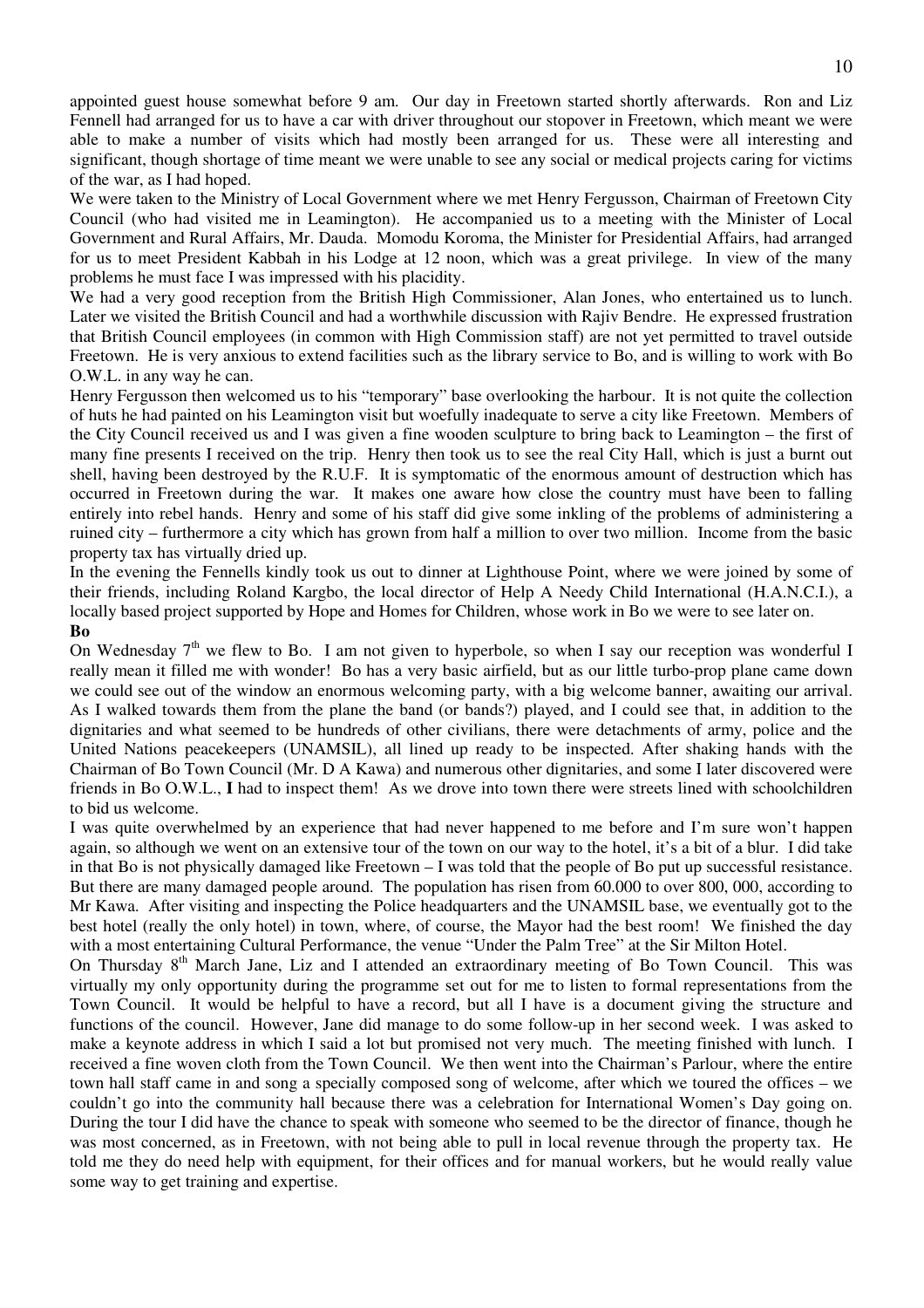An interesting thing happened in the afternoon. By midday on Thursday I realised that wherever I went I would be escorted by the police and by UNAMSIL. One particular Special Branch officer more or less acted as my batman. In the afternoon we were expected to rest, but Bo O.W.L. managed to get us out on an alternative programme! It was to cause some consternation later in the day when the official a party turned up to find us gone. However, that afternoon was immensely useful, especially to me in looking at possible projects for the Mayor'' Bo Fund. I can recall visiting the Cheshire Home, the St Mary's Children's Centre, one of the HANCI homes and a centre for unattached children run by the Christian Brothers. We made an abortive attempt to visit a displaced persons' camp called Splendid.

The visit to St Mary's stands out in my mind because, apart from a beautiful shirt which they gave me, and a nice banner, I had arranged to take a gift of money to them resulting from our specific Christmas appeal. The children and staff all gave us a very warm welcome and we were then wonderfully entertained by a group called The Archbishop's Dance Troupe. We later went to inspect the site where their new building is being built. The other project which greatly impressed me in my brief visit was that run by the Christian Brothers, which seemed to have a particular concern for young girls and women who had, for whatever reason, become mothers. They are also looking for links in respect of skills training such carpentry/joinery and hairdressing. I cannot imagine how we would have accomplished all that if we had kept to the Town Council's agenda.

My recall of parts of Friday 9<sup>th</sup> are quite confused. I know we visited the SLBS Radio Station and saw the important practical support from the British Government to make it a more comprehensive and reliable service. Not very sophisticated fare, but clearly the radio station is a key facility. I know we went to Bo Government Hospital. I had a brief chance to talk with Dr. Rogers, the medical superintendent, who was actually engaged in an operation when we arrived and we also met some long-established nurses. The hospital can make use of serviceable medical and surgical equipment; I am not sure about the position with regard to drugs; they are desperately short of trained medical staff – some who have worked there have been tempted away to work for NGO's who can pay more. They have to cope with vast numbers of outpatients with no proper facilities; they also urgently need new buildings, especially to replace parts that are under canvas. The Belgian wing of Medecin Sans Frontieres provides welcome assistance to them.

I also remember visiting the base of the Civilian Defence Force (The Kamajors) – another inspection of the troops – though I think their main message was the need for a new building! We made unscheduled stops at Abraham Mensa's project and at another children's home run by HANCI. I know we finished up with a meeting at Bo Teachers' College, who provided us with lunch, but apart from inspecting their captive crocodile we did not have time to see the campus. I find I am quite confused about schools I visited – at every one we enjoyed tremendous welcomes from the children and the staff, in a very pro-active way. Jane will correct me if my recollection is wrong, but I think that Holy Rosary School had a water tank donated by a St. Mary's School in Warwick. Unfortunately the tank is empty and they sorely need a good well. We visited both Methodist schools and recalled that Bob Crowther did an exchange with the primary school. All the schools would value new links (or the renewal of old ones).

Once again I shall need to check with Jane where one of our greatest matters for concern arose (was it CKC?), when we found a room full of mostly useless computers and monitors, all sent from here, and also some useless electric typewriters. It is important to make sure we send things which arrive complete and serviceable.

On Friday evening we were entertained at a farewell banquet given by the Town Council, but presided over by the Senior District Officer for Bo District. It was called a farewell because they had thought I would be leaving by plane on Saturday morning and not, as transpired, by road on Sunday. The Resident Minister gave the keynote address, but we also had speeches from Mr. Kawa and Joseph Kobba, Chairman of Bo O.W.L. In my response I had to explain why my farewell speech was not my last.

Saturday 10<sup>th</sup> - This was a day planned by Bo OWL, since the Town Council programme had finished on Friday. Moussa Konteh took us to visit the Bo Club, which showed many signs of having once been a prestigious campus – one of its distinguished past members had been a famous Davis Cup player. However, is now very run down. It still has some very serviceable tennis courts and Moussa introduced us to a group of young players – mostly boys. The condition of their racquets notwithstanding, some of them showed remarkable skill and they mostly seemed to have a very good eye. The coaching was evidently most effective. We had a prolonged photo session with groups and individually with the Mayor! Moussa outlined some of his plans to provide improved sporting facilities for young people through his Bo Kolosseum project. Jane no doubt has more detail but to me it seemed a well worked out scheme.

We made a call in passing on the Growth Centre, which we had missed out during an earlier itinerary. This is a centre which had been financed by the EU to provide practical training in artisan skills. Unfortunately, being